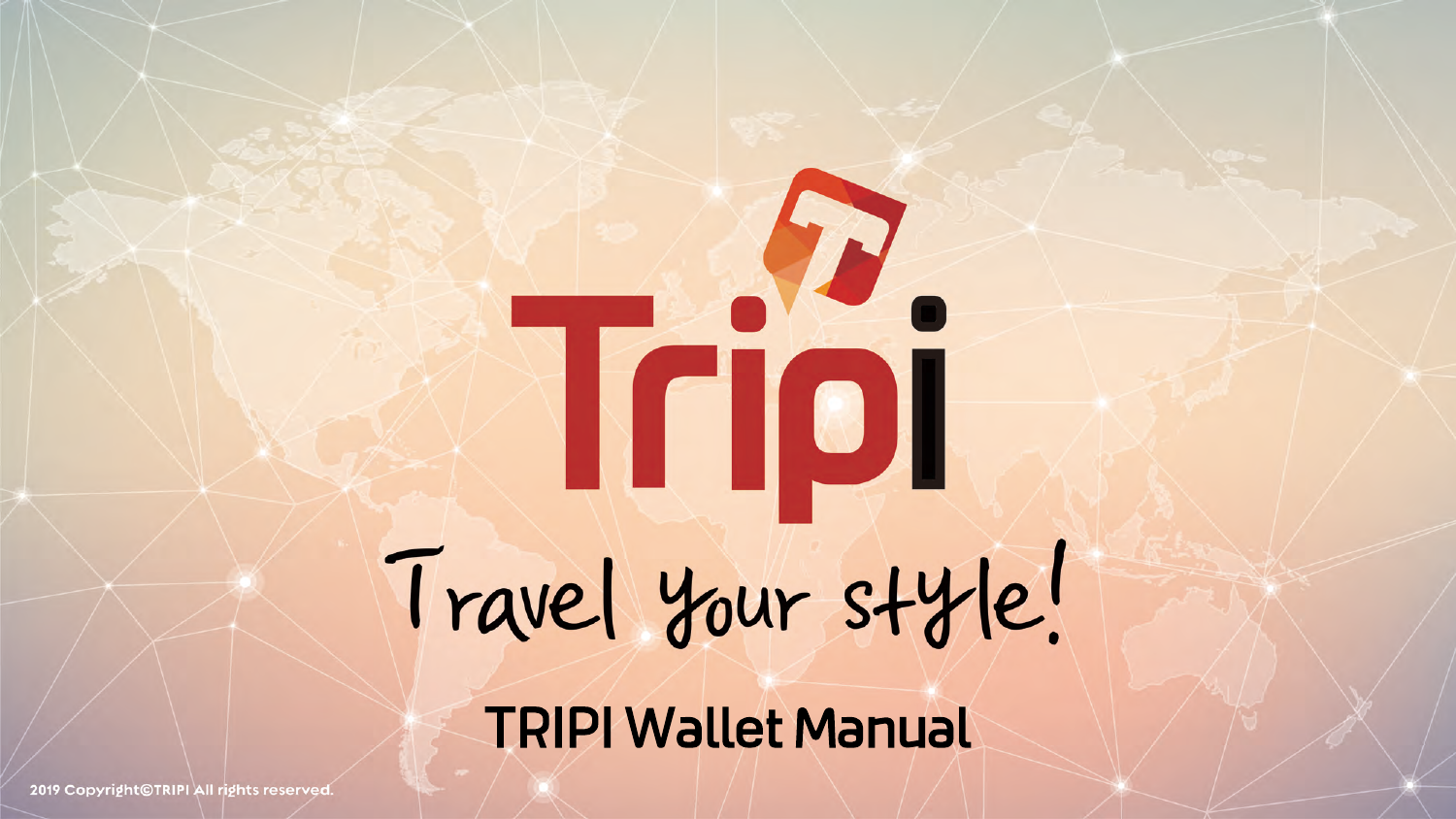

#### **Contents**



# 01. Wallet Download & Installation

# 02. Run Wallet Program & Mining

03. Create deposit address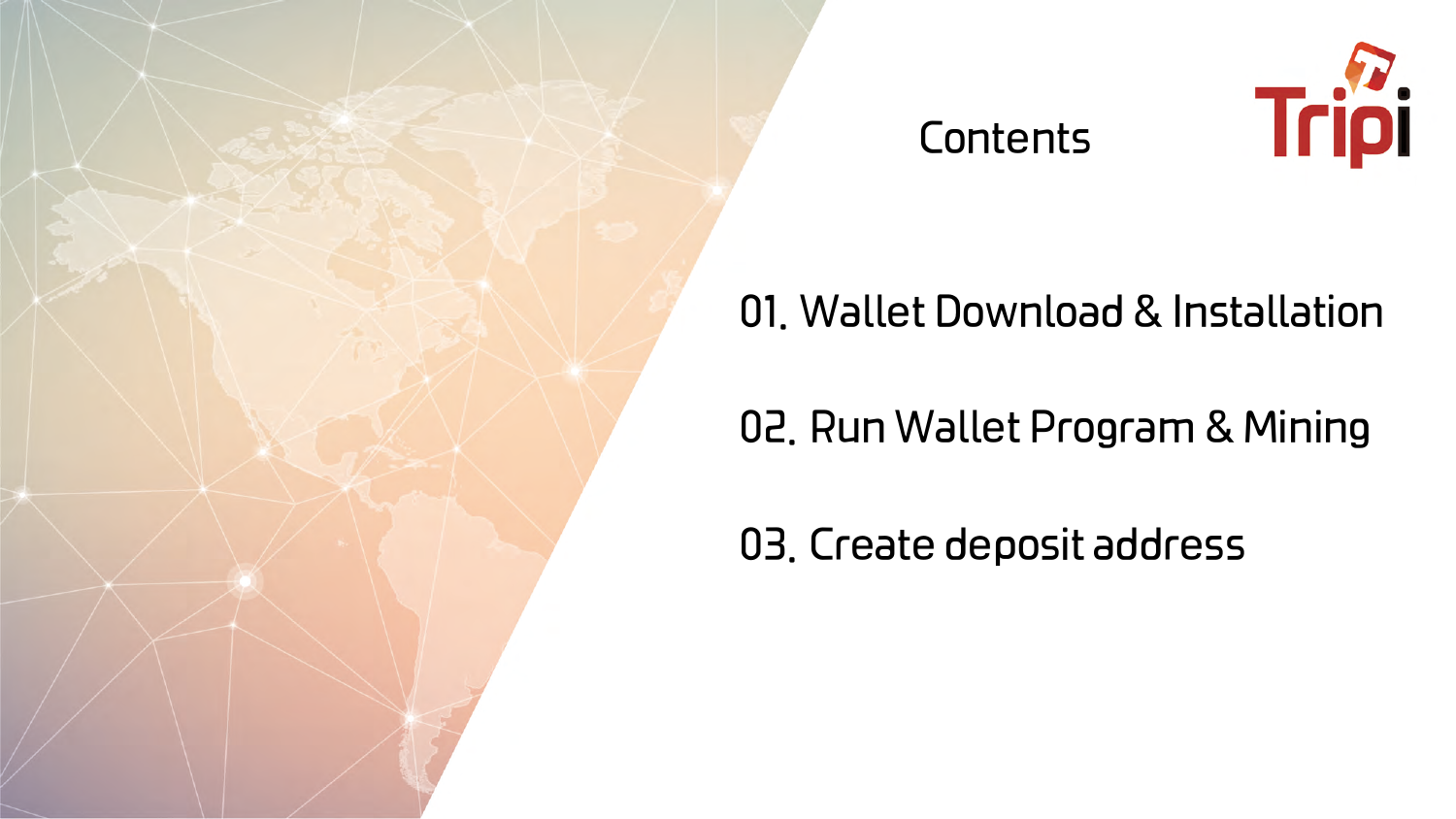

1. Enter Tripi Homepage [\(https://www.tripi.io\)](https://www.tripi.io/)

2. Homepage > Click Tripi Coin Menu

3. From Wallet Download at the bottom of The page Download your wallet for your OS

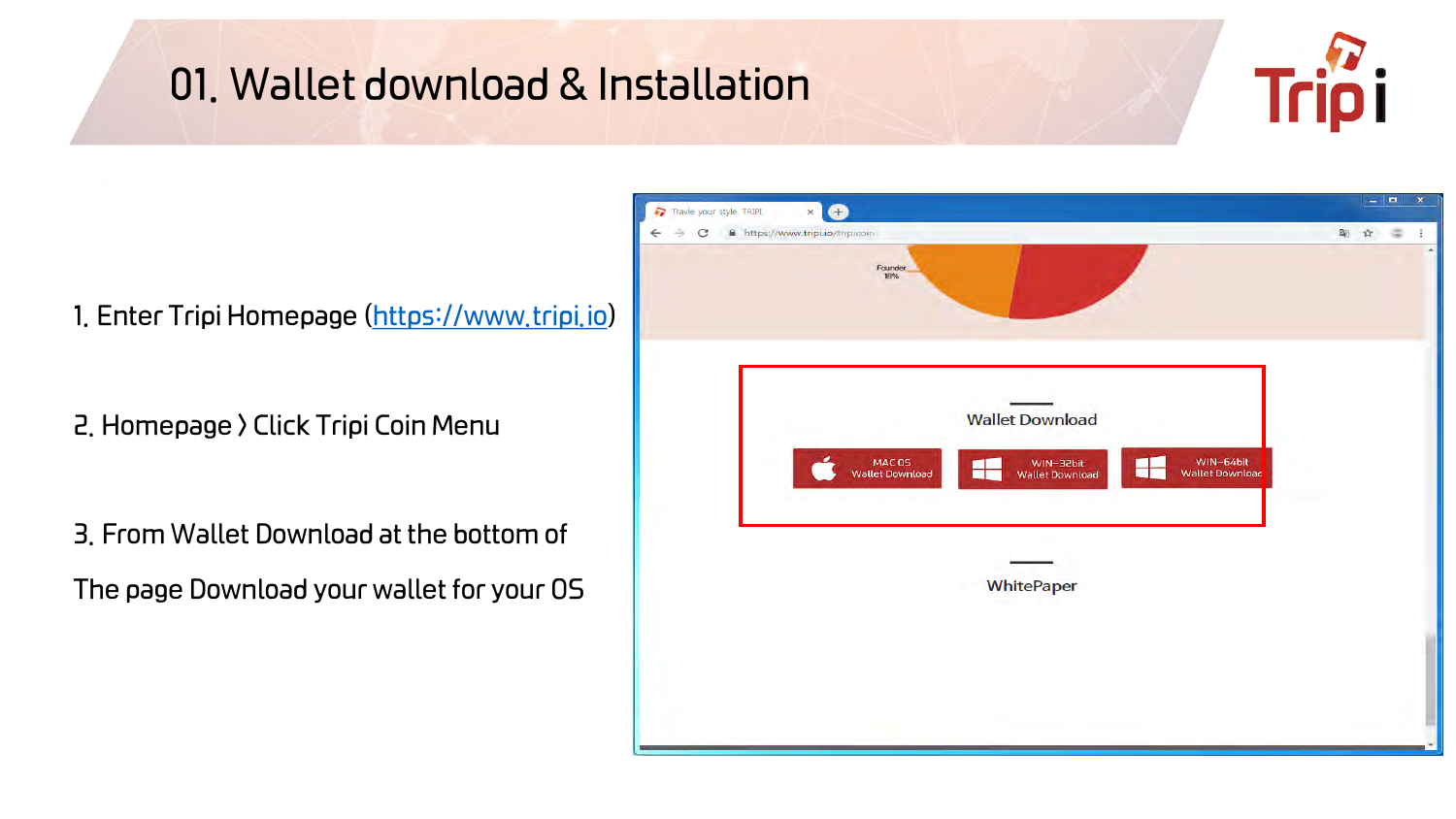



4. Click Next button after you have finished

Downloading the file

5. Specify installation path and Click Next button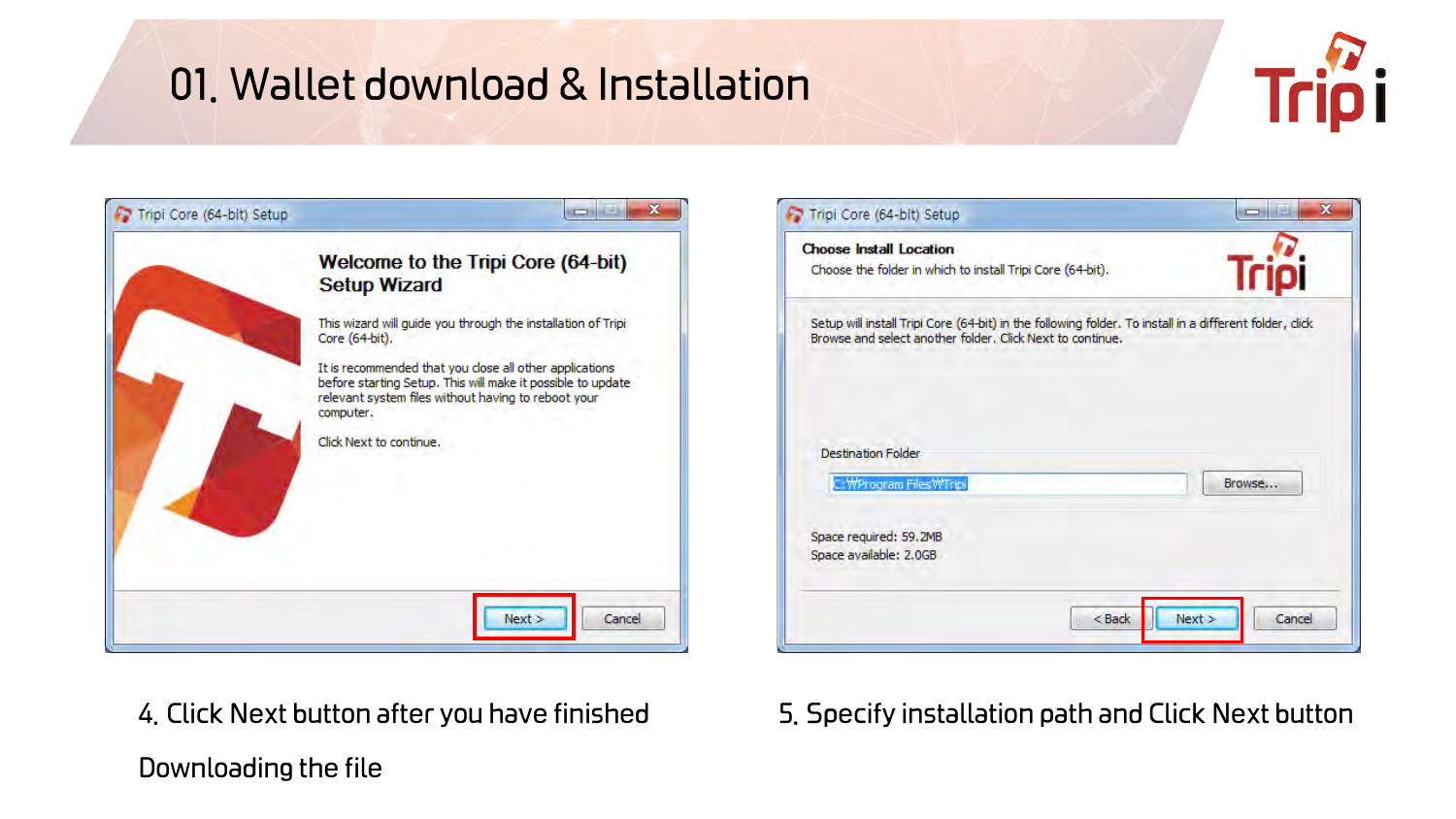

| <b>Choose Start Menu Folder</b>                                   |                                                                                             |  |  |  |
|-------------------------------------------------------------------|---------------------------------------------------------------------------------------------|--|--|--|
| Choose a Start Menu folder for the Tripi Core (64-bit) shortcuts. |                                                                                             |  |  |  |
|                                                                   | Select the Start Menu folder in which you would like to create the program's shortcuts. You |  |  |  |
| can also enter a name to create a new folder.                     |                                                                                             |  |  |  |
| <b>Tripi Core</b>                                                 |                                                                                             |  |  |  |
| <b>1gram</b>                                                      | ×.                                                                                          |  |  |  |
| <b>Accessories</b>                                                |                                                                                             |  |  |  |
| <b>Administrative Tools</b>                                       | <b>ITT</b>                                                                                  |  |  |  |
| Ahnl ab                                                           |                                                                                             |  |  |  |
| <b>AMD Settings</b>                                               |                                                                                             |  |  |  |
| D'Amo WebCrypto<br>DTS+AC3 필터                                     |                                                                                             |  |  |  |
| <b>FORCS</b>                                                      |                                                                                             |  |  |  |
| Games                                                             |                                                                                             |  |  |  |
| <b>GOM</b>                                                        |                                                                                             |  |  |  |
| HP.                                                               |                                                                                             |  |  |  |
| Do not create shortcuts                                           |                                                                                             |  |  |  |
|                                                                   |                                                                                             |  |  |  |
|                                                                   |                                                                                             |  |  |  |

6. Name the startup program and Click Install button 7. Click Next button after installation is complete

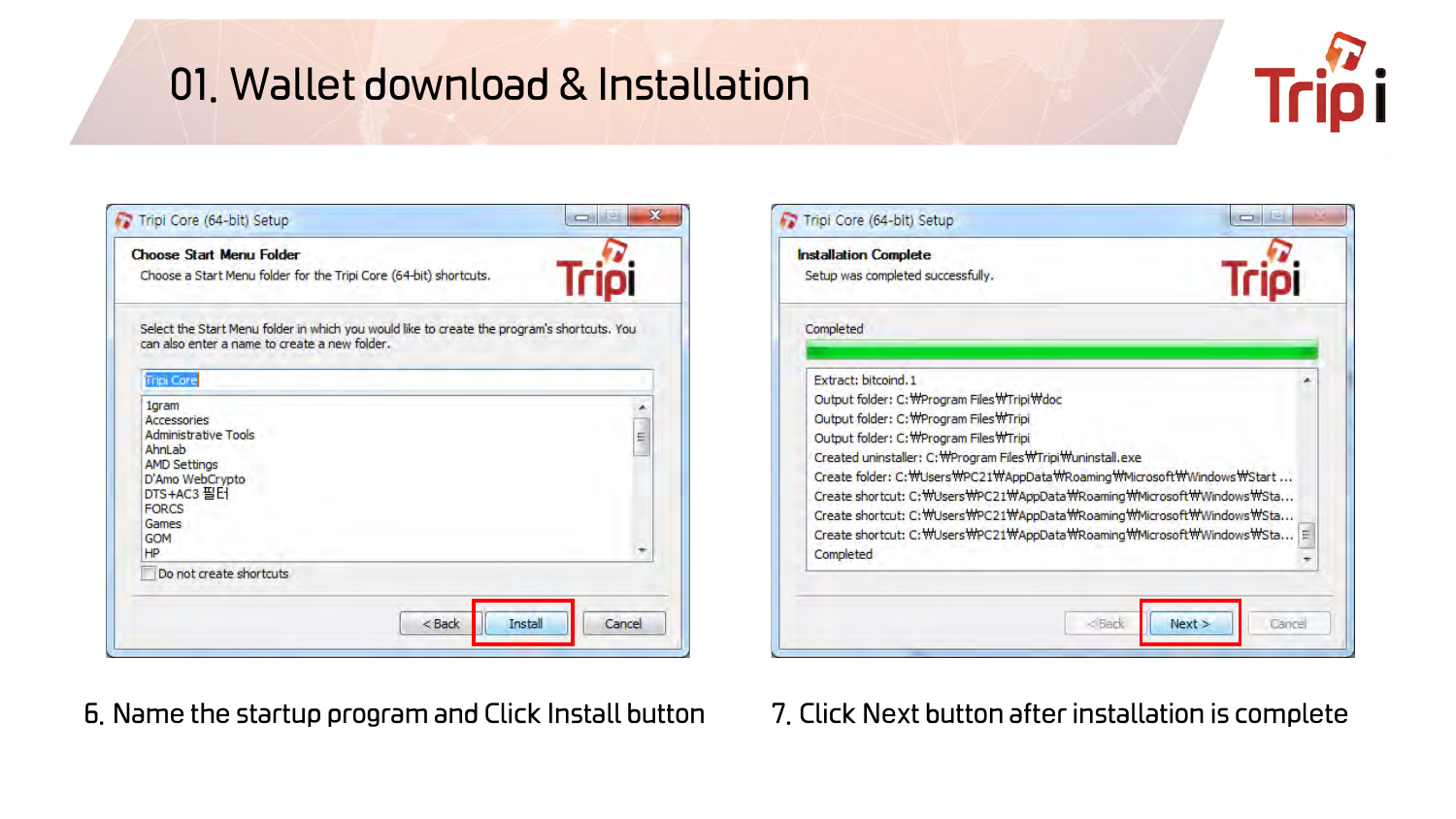

| Tripi Core (64-bit) Setup | $\blacksquare$                                                                                 |  |  |  |
|---------------------------|------------------------------------------------------------------------------------------------|--|--|--|
|                           | <b>Completing the Tripi Core (64-bit)</b><br><b>Setup Wizard</b>                               |  |  |  |
|                           | Tripi Core (64-bit) has been installed on your computer.<br>Click Finish to close this wizard. |  |  |  |
|                           | Run Tripi Core (64-bit)                                                                        |  |  |  |
|                           | Finish<br>$<$ Back<br>Cancel                                                                   |  |  |  |

8. Check Run Tripi Core and Click Finish Button

\* Wallet download and installation is complete \* When running again after the Tripi wallet, the file is saved in the path You can re-run by double-clicking the Tripi Core file.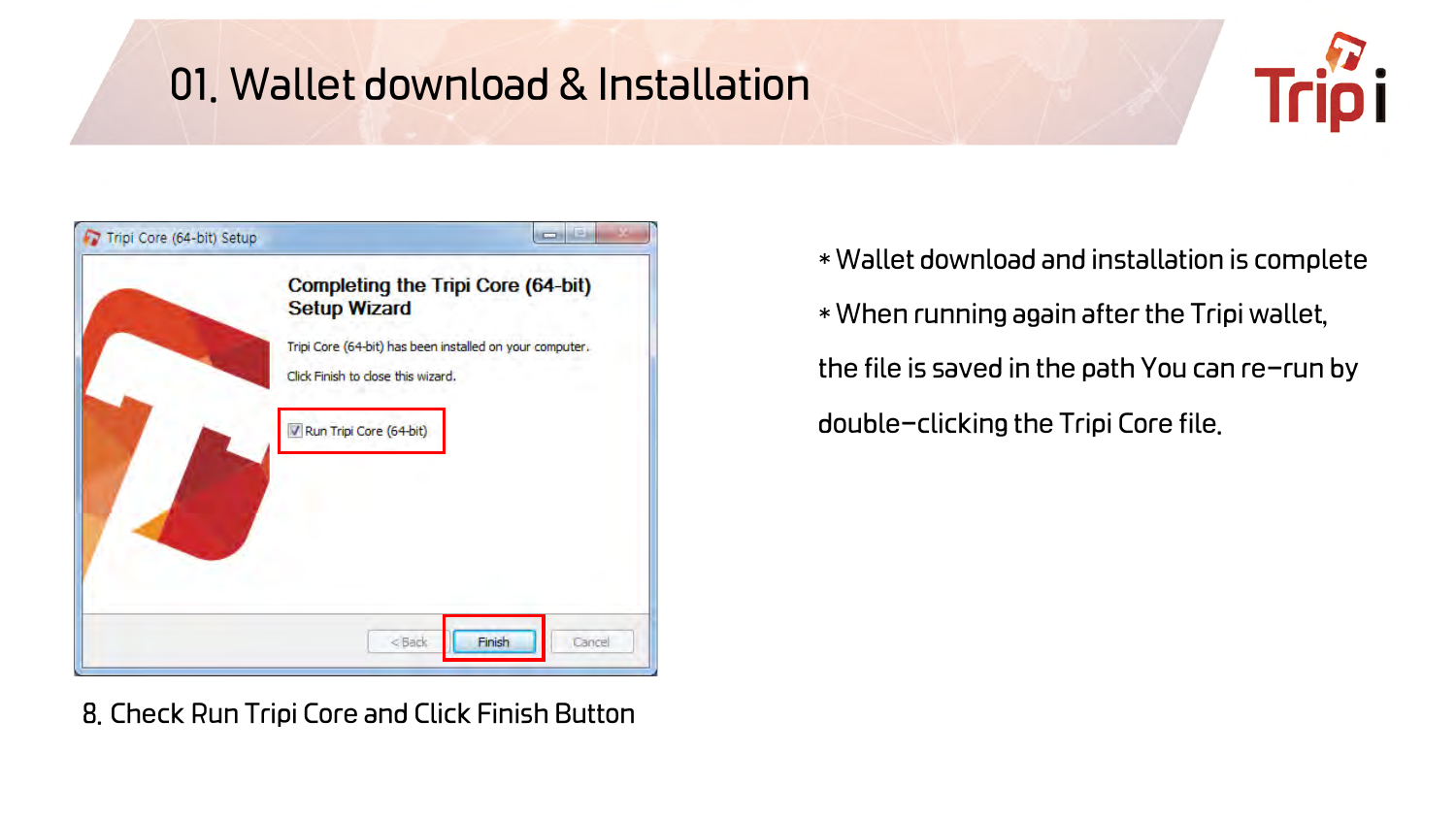#### 02. Run Wallet Program & Mining



| $\mathcal{L}$<br>C 환영합니다                                                                                                                                                                                                        | $\mathbf{x}$<br>Windows 보안 경고                                                                                                                                               |  |  |
|---------------------------------------------------------------------------------------------------------------------------------------------------------------------------------------------------------------------------------|-----------------------------------------------------------------------------------------------------------------------------------------------------------------------------|--|--|
| Tripi Core에 오신것을 환영합니다.<br>프로그램이 처음으로 실행되고 있습니다. Tripi Core가 머디에 데이터를 저장할지 선택할 수 있습니다.<br>Tripi Core은 Tripi 블록 체인의 사본을 다운로드하며 저장합니다. 최소 6GB의 데미터가 미 디렉토리에 저장되며 시간미<br>지남에 따라 증가 할 것입니다. 지갑도 미 디렉토리에 저장됩니다.<br>● 기본 데이터 폴더를 사용하기 | Windows 방화벽에서 이 프로그램의 일부 기능을 차단했습니다.<br><mark>-</mark> 모든 공용 네트워크와 개인 네트워크에서 Tripi Core (GUI node for Tripi)의 일부 기능이 차단되었습<br>니다.                                           |  |  |
| 커스텀 데이터 폴더 사용:                                                                                                                                                                                                                  | 미름 $(N)$ :<br>Tripi Core (GUI node for Tripi)                                                                                                                               |  |  |
| C:WU-sersWPC21WAppDataWBoamingWTripi<br>2 GB 사용가능 (6 GB가 필요).<br>새로운 데이터 졸더가 생성됩니다.                                                                                                                                             | Tripi<br>게시자(P):<br>경로(H):<br>C:\program files\tripi\tripi-qtexe<br>미 프로그램은 인터넷에서 직접 정보를 수신하려 합니다. 방화벽을 무시할 수 있습니다.                                                         |  |  |
| 확인을 클릭하면 Tripi Core은 모든 트리피블록 체인 (5GB) 장부를 2009 안에 다운로드하고 처리하기 시작합니다. "미는<br>트리피가 시작될 때 생성된 가장 오래된 트랜잭션부터 시작합니다.<br>초기 동기화는 매우 오래 걸리며 미전에는 본 적 없는 "하드웨어 문제가 발생할 수 있습니다. Tripi Core을 실행할 때마다"<br>중단 된 곳에서 다시 계속 다운로드 됩니다.        | 다음 네트워크에서 Tripi Core (GUI node for Tripi)의 통신 허용!<br>  깨홈 네트워크, 회사 네트워크 등의 개인 네트워크(R).<br>□ 곱항, 커피숍 등의 공용 네트워크(U)(공용 네트워크는 봉압 수준이 낮거나<br>□ 로안 기술이 적용되지 않은 경우가 많으므로 권장되지 않음) |  |  |
|                                                                                                                                                                                                                                 | 방화벽을 통한 프로그램 액세스 허용의 위험성                                                                                                                                                    |  |  |
| OK<br>Cancel                                                                                                                                                                                                                    | 취소<br>B 액세스 허용(A)                                                                                                                                                           |  |  |

1. Specify a data folder and click OK button 2. Click the Allow Access button when

the Security Warning window appears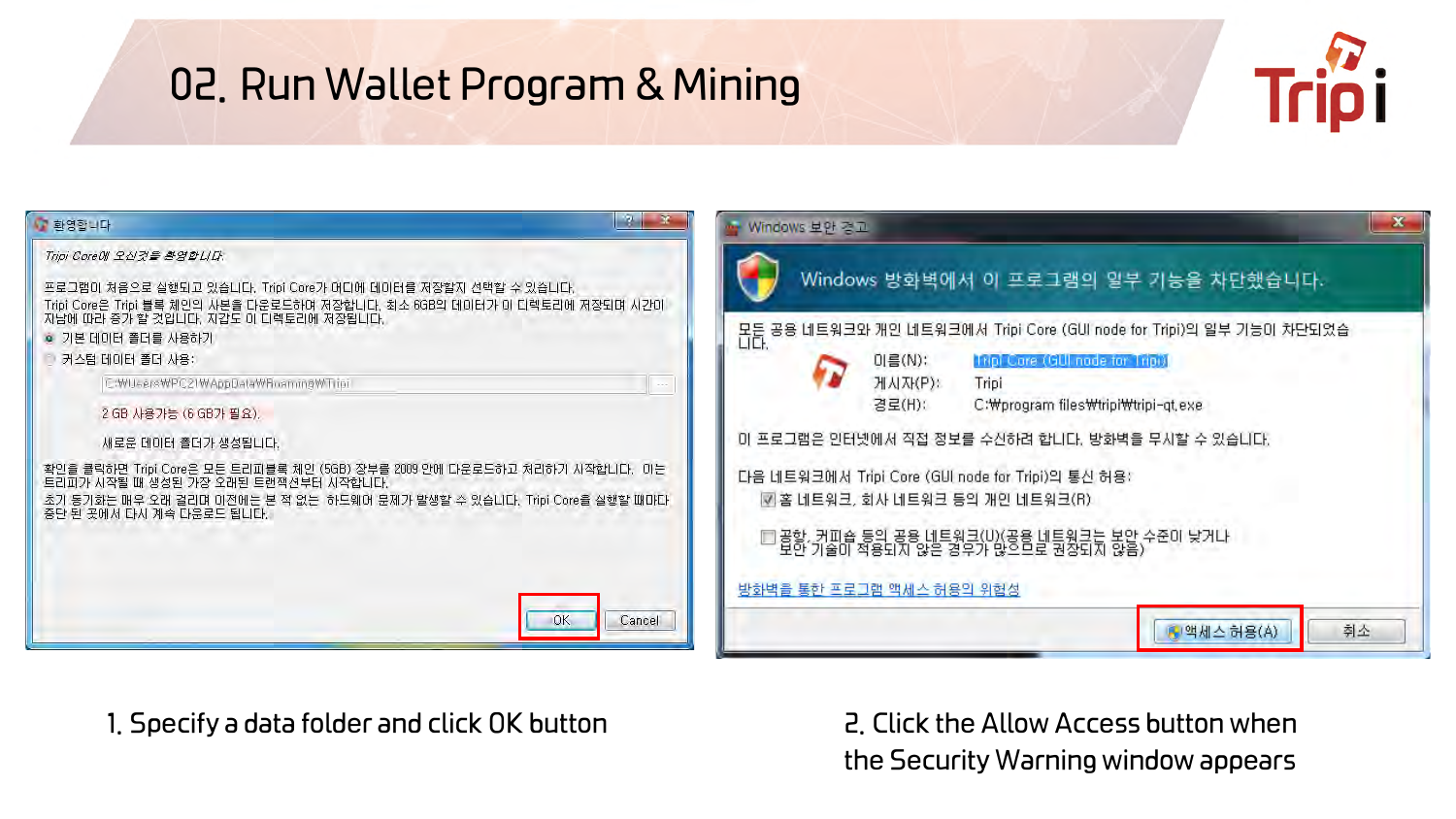## 02. Run Wallet Program & Mining





3. When the wallet is run, the block syncs automatically.

\* If you see an icon at the bottom of your wallet, such as the image below, you are connected to the node.

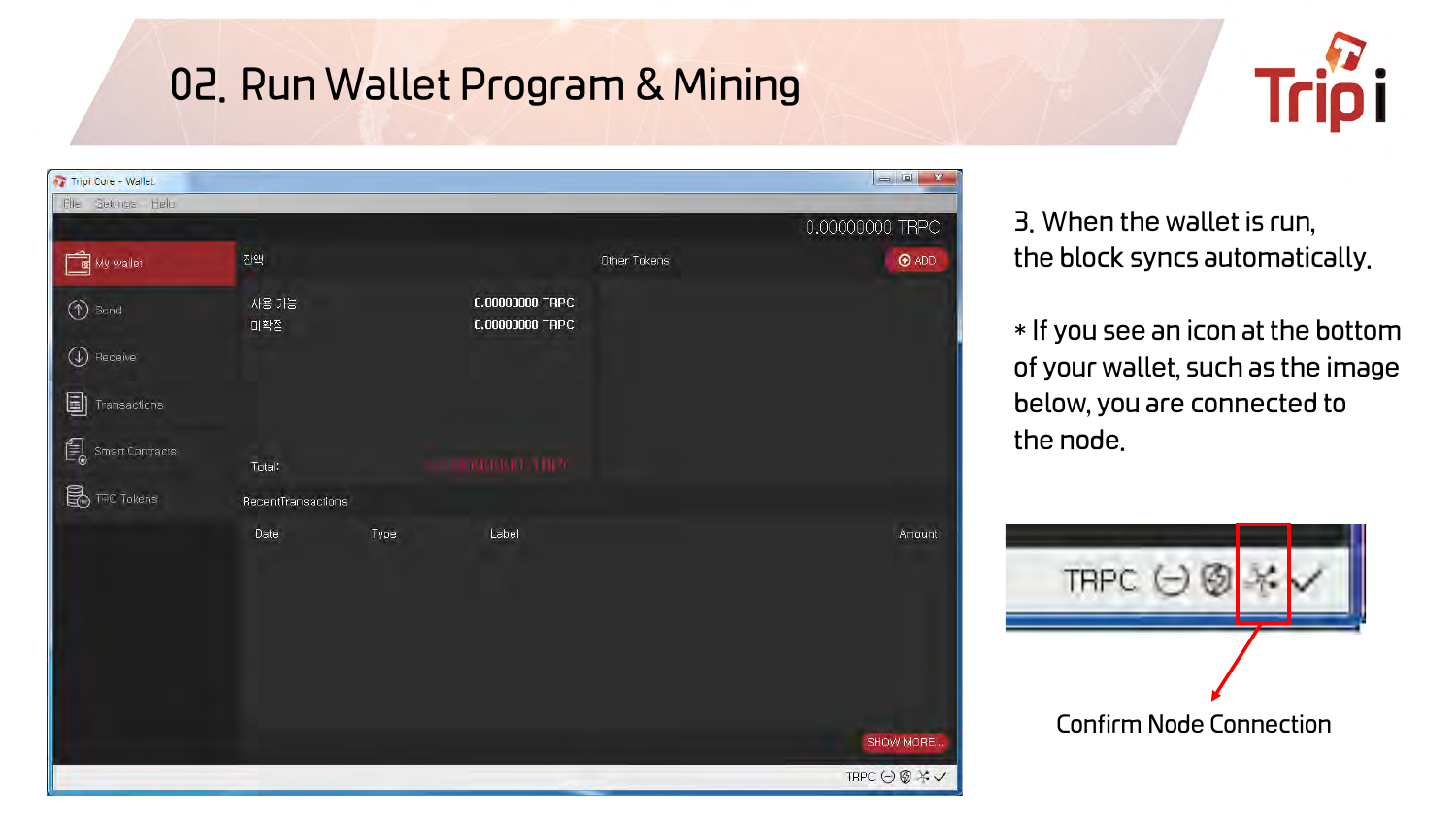## 02. Run Wallet Program & Mining



 $= 0$ **Fo** Tripi Core - Wallet Elle Settings Help 0.00000000 TRPC **To** My wallet 잔액  $\bigoplus$  ADD Other Tokens 사용 가능 0.00000000 TRPC **1** Send 미확정 0.00000000 TRPC  $\bigcirc$  Receive ig Transactions Smart Contracts Total: **S** TRC Tokens RecentTransactions Date Type Label Amount SHOW MORE. TRPC ⊖ @ \*

\* This means that if the icon below is illuminated in black at the bottom of the wallet, it is normally mined.



If the lightning turns black, it means that it is normally mined.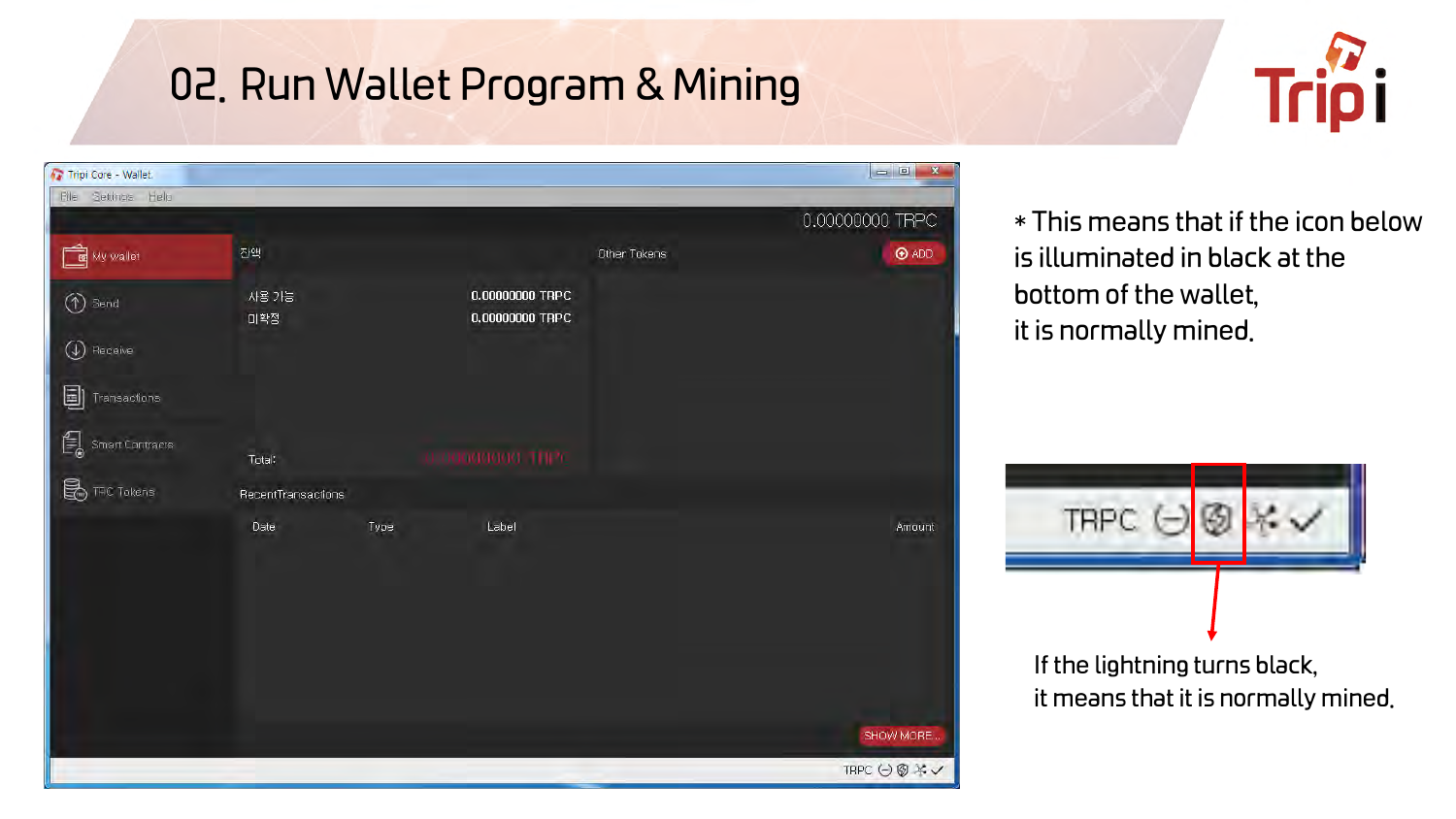



- 1. Have more than 1.5 million Tripi Coins
- 2. Requires Coin Maturity of 100 blocks (must pass 100 Confirm after final receipt of more than 1.5 million coins)
- 3. The more coins you have, the more time you're connected to the network,
- the higher the probability of mining.
- 4. Mining compensation for one block [628 Tripi Coins+a (transaction fee within the block)]
- This will be compensated in five separate cases.
- 5. Participating in a network does not necessarily result in mining.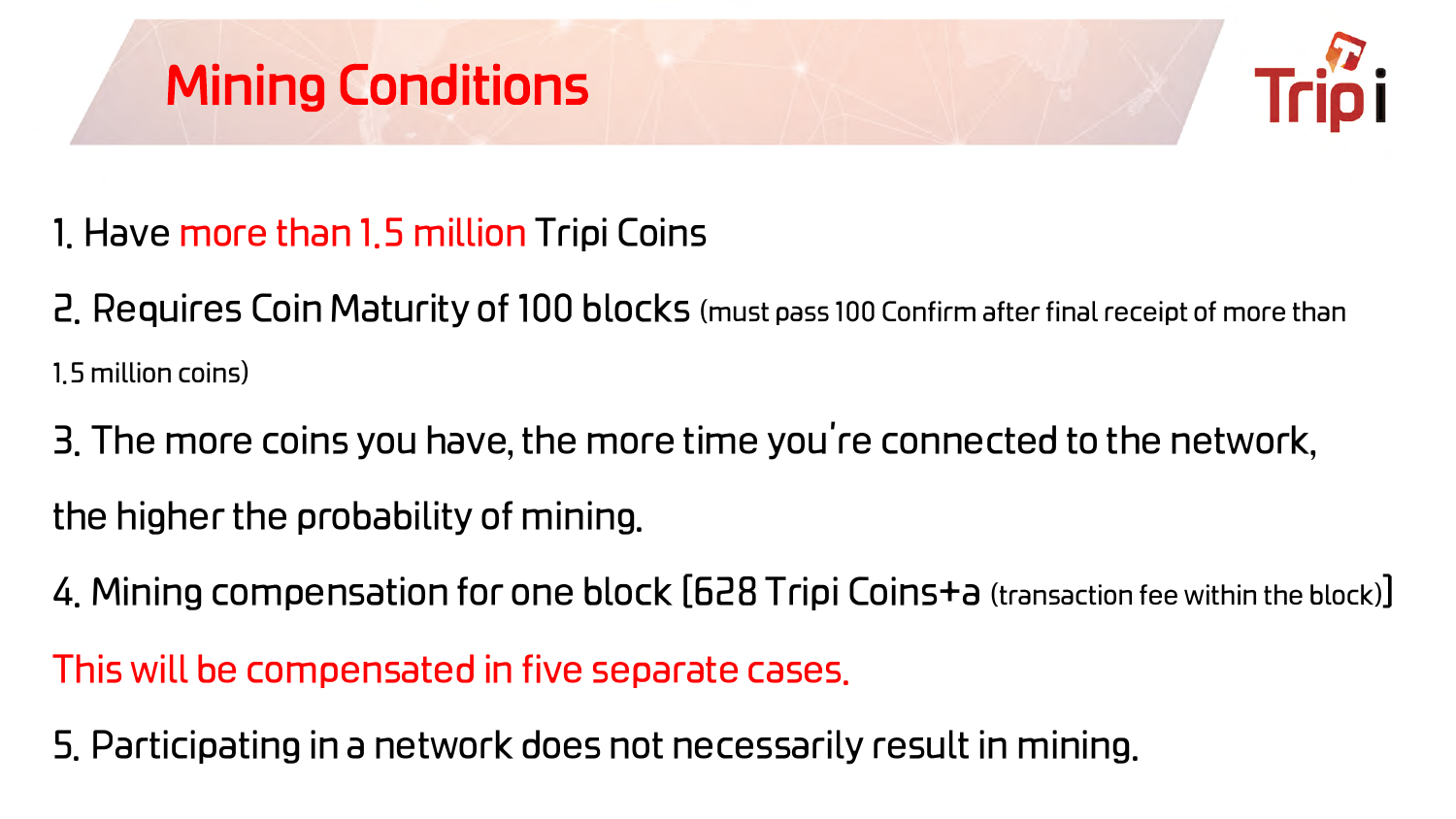#### 03. Create deposit address



| Tripi Core - Wallet         |                                                              |         |                                           |       | and Dr<br>$-x$  |
|-----------------------------|--------------------------------------------------------------|---------|-------------------------------------------|-------|-----------------|
| File Settings Help          |                                                              |         |                                           |       | 0.00000000 TRPC |
| My wallet<br>$\overline{a}$ | <b>Request data</b>                                          |         |                                           | ◎ 지무기 | $①$ 지불 요청(B)    |
| $^{\circledR}$<br>Send      | Address:                                                     |         | 지급을 요청하기 위해 마래 형식을 사용하세요. 입력값은 선택 사항 입니다. |       |                 |
| $\bigcirc$<br>Receive       | 라벨(L):<br>거래액(A):                                            |         | ł<br>TRPC<br>٠                            |       |                 |
| O<br>Transactions           | $\mathbb{H} \lambda \lambda (\underline{\mathsf{M}})\rangle$ |         |                                           |       |                 |
| e.<br>Smart Contracts       |                                                              |         |                                           |       |                 |
| é.<br><b>TRC Tokens</b>     | 지출기록 확인                                                      |         |                                           | ■ 보기  | 6 图刷            |
|                             | 날짜                                                           | 라벨<br>۰ | 메시지                                       |       | 요청됨 (TRPC)      |
|                             |                                                              |         |                                           |       |                 |
|                             |                                                              |         |                                           |       |                 |
|                             |                                                              |         |                                           |       | TRPC 〇〇ネン       |

1. Click on the payment request button in the upper right hand corner of the wallet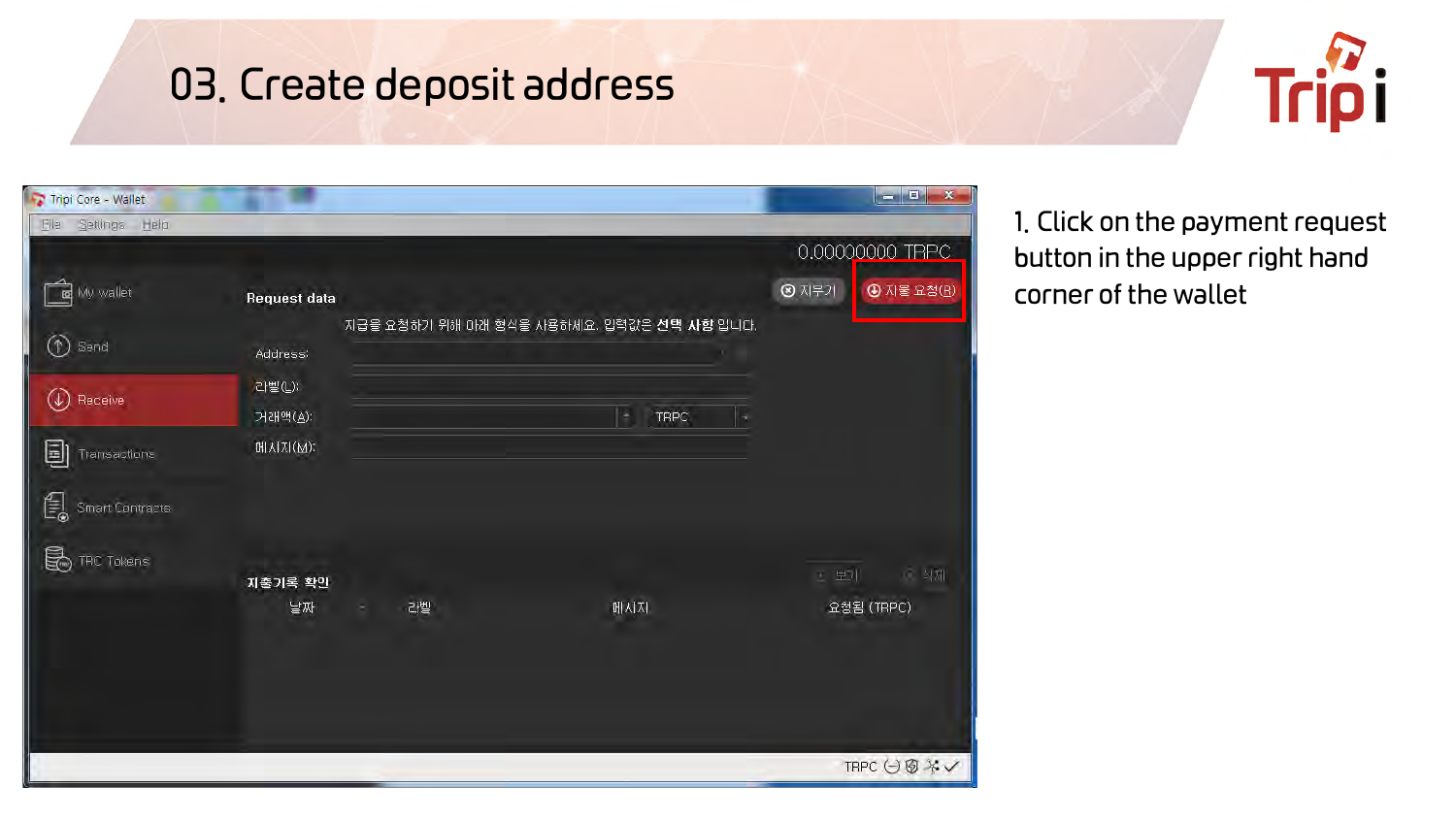#### 03. Create deposit address





2. Completed creating deposit address

\* When sending your wallet address to someone else, please copy the wallet address in the red square.